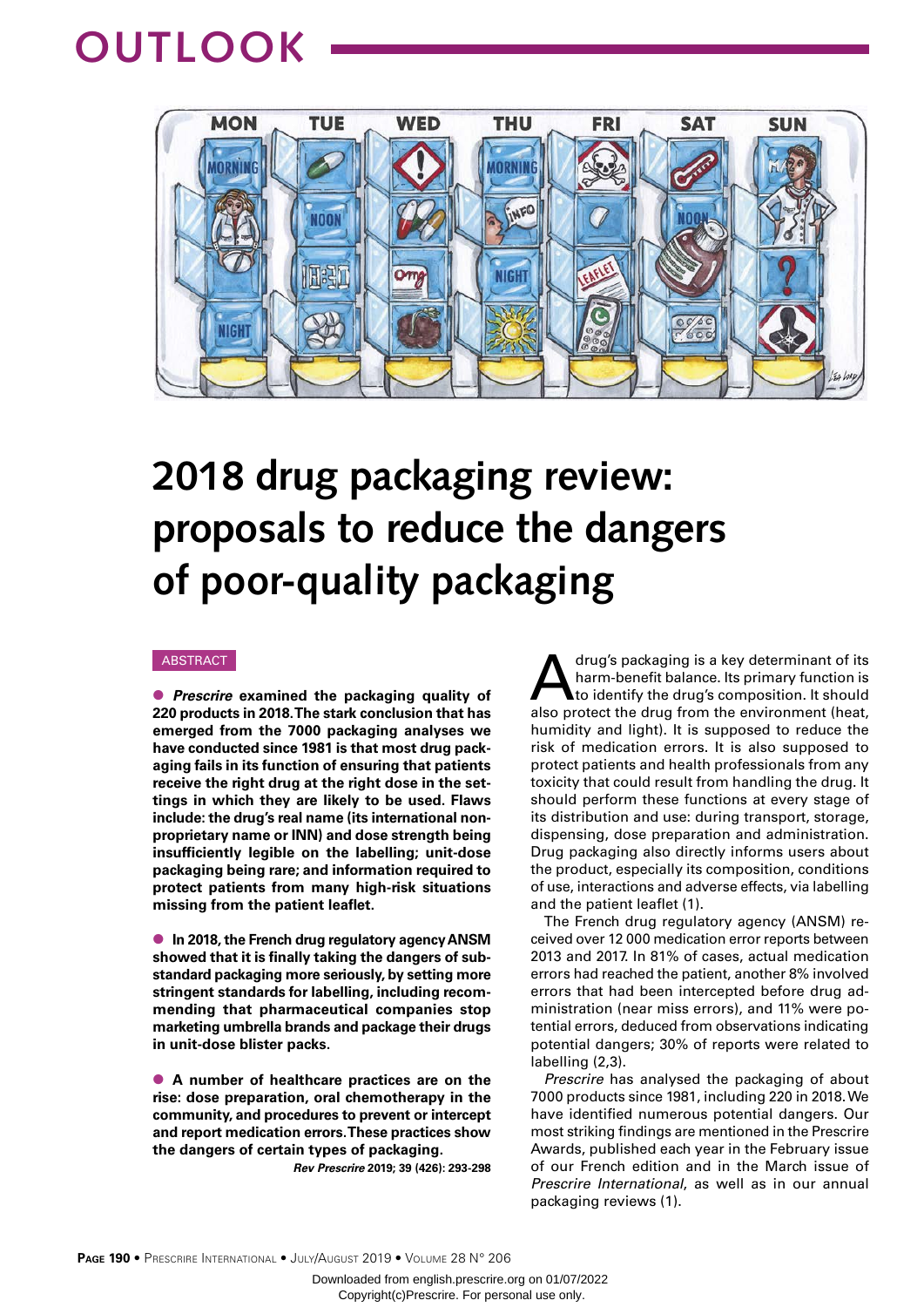## French drug regulatory agency recommends improving legibility of INNs on labelling

In 2018, the ANSM finally issued guidelines on the labelling of tablets and capsules (**a**). By supplementing standard legal mechanisms (laws, decrees and orders) with its own guidelines, the ANSM is clearly adopting an increasingly proactive role in promoting good practice in medication use and safety. Although guidelines are optional by their very nature, these recommendations set out the standards the ANSM considers important for patient safety and which it expects manufacturers to take into account.

## Safe labelling: industry has a long way to

go. The ANSM recommends giving prominence in the labelling of tablets and capsules to the information needed to identify the drug by its international nonproprietary name (INN) and its dose strength, and for traceability (batch number). It therefore recommends perforated unit-dose blister packs as the safest packaging. The overriding aim is to ensure that the right product is administered to the right person. The ANSM strongly encourages manufacturers to tone down other aspects of the labelling that make no contribution to safe medication use, such as trademarks, logos, and promotional graphics that trivialise the harms associated with drugs by depicting plants or fruit, for example.

Will drug labelling get a makeover in 2019? In 2018, as in previous years, we continued to see labelling that failed to give due prominence to the INN, such as: Dicetel° (*pinaverium*), Nocertone° (*oxetorone*), Ginkor Fort° (*Ginkgo biloba* + *heptaminol*  + *troxerutin*), Décontractyl° (*mephenesin*), Trolovol° (*penicillamine*) and Androgel° (*testosterone*). The same flaws that reduce the legibility of INNs that *Prescrire* has been describing for years have now also been pointed out by the ANSM: the use of small, fine, low-contrast lettering; overly prominent trademarks and logos; and poorly legible non-unitdose blister packs. Yet again, one-quarter of the solid oral drugs *Prescrire* examined in 2018 were packaged in bulk bottles, for example: Efferalgan° orodispersible tablets (*paracetamol*), Méthotrexate Bellon° tablets, Ocaliva° (*obeticholic acid*), Procysbi° (*mercaptamine*) and Tivicay° (*dolutegravir*). Other examples were pointed out by reviewers of this article: Purinethol° (*mercaptopurine*), Lanvis° (*tioguanine*), Vesanoïd° (*tretinoin*), Epitomax° (*topiramate*), and many antiretroviral drugs. The list is long. One major problem is that once removed from the bottle, these drugs are no longer identifiable or protected (4).

To ensure that the right drug is administered to the right person:

– The INN and dose strength must be prominently displayed in their entirety and remain legible on the labelling throughout the medication use system, as is the case with Fluoxetine Biogaran°, Kanuma° (*sebelipase alfa*) and Taltz° (*ixekizumab*);

– Drugs must be available in unit-dose blister packs, for example: Emtricitabine + tenofovir disoproxil Mylan°, Kisqali° (*ribociclib*), Ninlaro° (*ixazomib*), Orobupré° (*buprenorphine*), and Zejula° (*niraparib*). With unit-dose blister packs, health professionals can dispense individual doses without having to remove drugs from their original packaging then repackage and label them, and the drugs remain under the storage conditions tested as part of the marketing authorisation process (see inset p. 192).

The ANSM's guideline on labelling and its guideline on the choice of brand names encourage pharmaceutical companies to discontinue "umbrella" brands, which pose too many dangers to patients: a single brand name is shared by several products containing different active ingredients with different harms, and the promotional components of their labelling (similar logos and graphics across the entire product line) increase the risk of confusion by drawing the consumer's attention away from the information about the products' composition (5). However, as of early 2019, these dangers persist due to the continued presence on the French market of many umbrella brands, such as Apaisyl°, Sédermyl°, Humex° and Clarix°.

INNs underused in patient leaflets. European guidelines discourage overuse of a product's invented name in the patient leaflet and encourage the use of terms such as "*this medicine*" or the pronoun "*it*" (6). But all too often, pharmaceutical companies do not apply these rules on the information about the composition of their medications.

Patient leaflets generally start with the brand name then the INN, as the title. Our examination of patient leaflets reveals that this title often gives greater prominence to the trademark. And the trademark is often overused throughout the patient leaflet. For example, the patient leaflet for Femi° (*ethinylestradiol* + *norgestimate*) mentions the trademark about 50 times and the composition in INNs only twice. The patient leaflet for Vimpat° (*lacosamide*) mentions the trademark about 70 times, and the INN around 10 times. The first section of the Femi° patient leaflet does not mention the INNs at all. It is only at the end of the document that the composition of the tablets is clearly stated.

Downloaded from english.prescrire.org on 01/07/2022 Copyright(c)Prescrire. For personal use only.

*a- The ANSM guidelines apply to all solid oral forms: tablets, hard capsules, soft capsules, lyophilisates, powders and granules in sachets. For the sake of simplicity, this article only discusses tablets and hard capsules, which between them account for at least half of our packaging analyses every year.*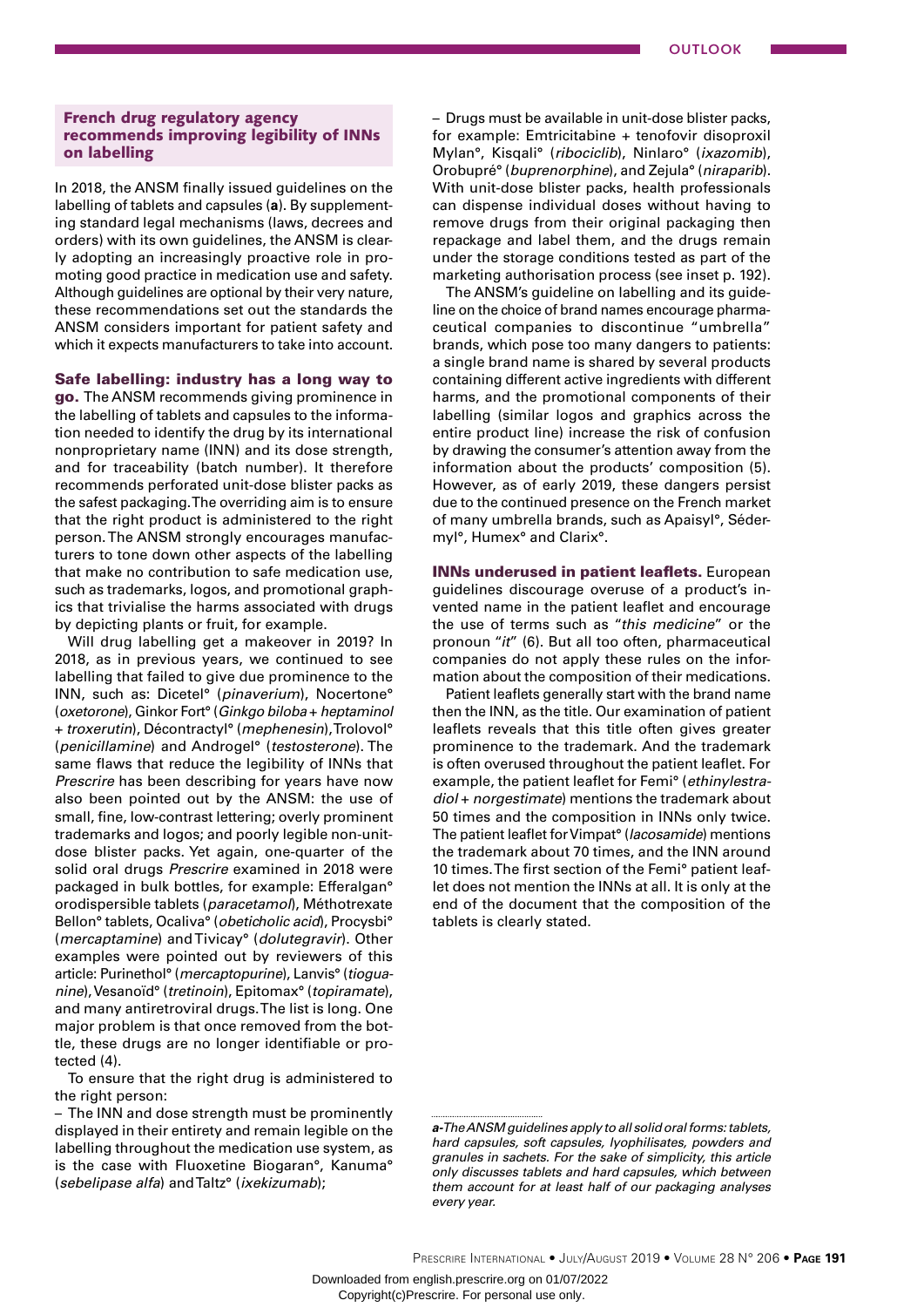## **Packaging too often ill-suited to dose prepararation**

**II** Ose preparation" means that a patient's doses of medication are prepared in advance and sorted according to their order of administration. It involves removing the drugs from their original packaging, and sometimes repackaging them in a container other than their authorised packaging (**a**). The process can be manual, where doses are inserted into the compartments of a pill organiser for example, or automated, where a machine is used to repackage individual doses into relabelled transparent pouches. It is mainly used for oral solid forms (tablets, capsules), but some automated systems can repackage a variety of pharmaceutical forms, including liquids (1-4).

The health professionals involved in dose preparation are hospital pharmacists and nurses, nurses who care for dependent patients in the community or in residential care, and community pharmacists who prepare treatments for care homes (1-4). Drugs may also be prepared in this way by patients themselves, or their carers.

All health professionals, regardless of whether they perform dose preparation, should be aware of its risks and limitations.

**Dose preparation is not suitable in all cases.** Given the uncertainties surrounding dose preparation (see below), the first question to address is which patients may benefit from this practice despite the risks. This entails verifying that the pharmaceutical form and the drug concerned are suitable for dose preparation, estimating the drug's shelf life once it is removed from its original packaging, and ruling out dosing schedules that are conditional or variable (e.g. "as needed") and therefore incompatible with advance preparation (1,3). Most drugs are taken every day. With those that are not, such as once-weekly *methotrexate*, the consequences of mistaking them for a daily treatment when preparing a weekly pill organiser could potentially be very serious.

**The dangers of non-unit-dose blister packs.** In the early 1980s, hospital pharmacists in France spearheaded a call for drug packaging that would enable safe, reliable dose preparation for individual patients, rather than an entire ward (5,6). It is impossible to reliably identify a drug when most are not available in unit-dose packs and so many tablets and capsules look alike. Our drug packaging analyses in the intervening 30-odd years show that most products are not marketed in unit-dose packaging. This has led some health professionals in the community, hospitals and nursing homes to remove drugs from their original packaging and repackage and relabel them in a unit-dose format, and to automate this process.

**Removal of drugs from their original packaging: identification and stability issues.** The introduction of dose preparation raises several issues (1-3,7). What is the drug's shelf life once removed from its original packaging? How can this shelf life be determined? Are some substances or pharmaceutical forms incompatible with dose preparation? What container should be used when repackaging them? What information should be included on the new label? How many days' worth of treatment can be prepared in advance? Which hygiene rules should be followed? Guidelines exist, but little evaluation has been conducted (1-3). Another issue, beyond the scope of this article, concerns liability if an error occurs.

When drugs are placed in a pill organiser (or relabelled pouches), the new container must offer the same security as the original packaging, by ensuring that the drugs remain identifiable, protected and traceable right up until they are administered to the patient. Additional checks are required for any information added to the new label that was not present on the manufacturer's packaging, such as the patient's name and the time at which the drug should be taken.

Once tablets and capsules are removed from their packaging, exposure to humidity, heat, light and dust may reduce the quantity of active ingredient they contain and generate degradation products, possibly resulting in toxicity or loss of efficacy (2-4). Degradation is not always apparent. Some oral forms are particularly friable or sensitive to humidity, such as effervescent tablets, lyophilisates and orodispersible tablets.

The shelf life of drugs after removal from their original packaging is not generally stated in the summaries of product characteristics (SPCs) or patient leaflets. When questioned about this, the ANSM confirmed that pharmaceutical companies are only required to provide data on the storage conditions of their drugs in their original packaging. According to the European Pharmacopoeia, health authorities should encourage pharmaceutical companies to conduct stability studies on drugs without their immediate packaging. But when such data are not available, drugs should be kept for the shortest possible time outside their original packaging (1). A guideline issued by a French Regional Health Agency recommends preparing no more than 7 days' worth of treatment in advance (2). Other sources recommend a maximum of 10 days to 180 days, depending on the conditions (3,7). These different recommendations reflect the fact that accurate evaluations are lacking.

**Risk of cross-contamination.** Cross-contamination occurs when particles from unpackaged drugs are deposited along the pathway they take through an automated dose preparation system (hoppers and chutes) before reaching their pouch, and are then transferred onto other drugs that subsequently pass through the system (2). This can also happen with multi-patient pill organisers. Cross-contamination with cytotoxic drugs is particularly dangerous, but contamination with other drugs, such as psychoactive agents, hormones, antibiotics or antivirals can also cause problems, not to mention tablets and capsules being contaminated with potential allergens. Thorough cleaning procedures for automated dose preparation equipment, which should also be applied to pill organisers, and protective measures for operators are recommended (2-4).

**Additional information for patients and carers.** Patients who receive drugs through dose preparation systems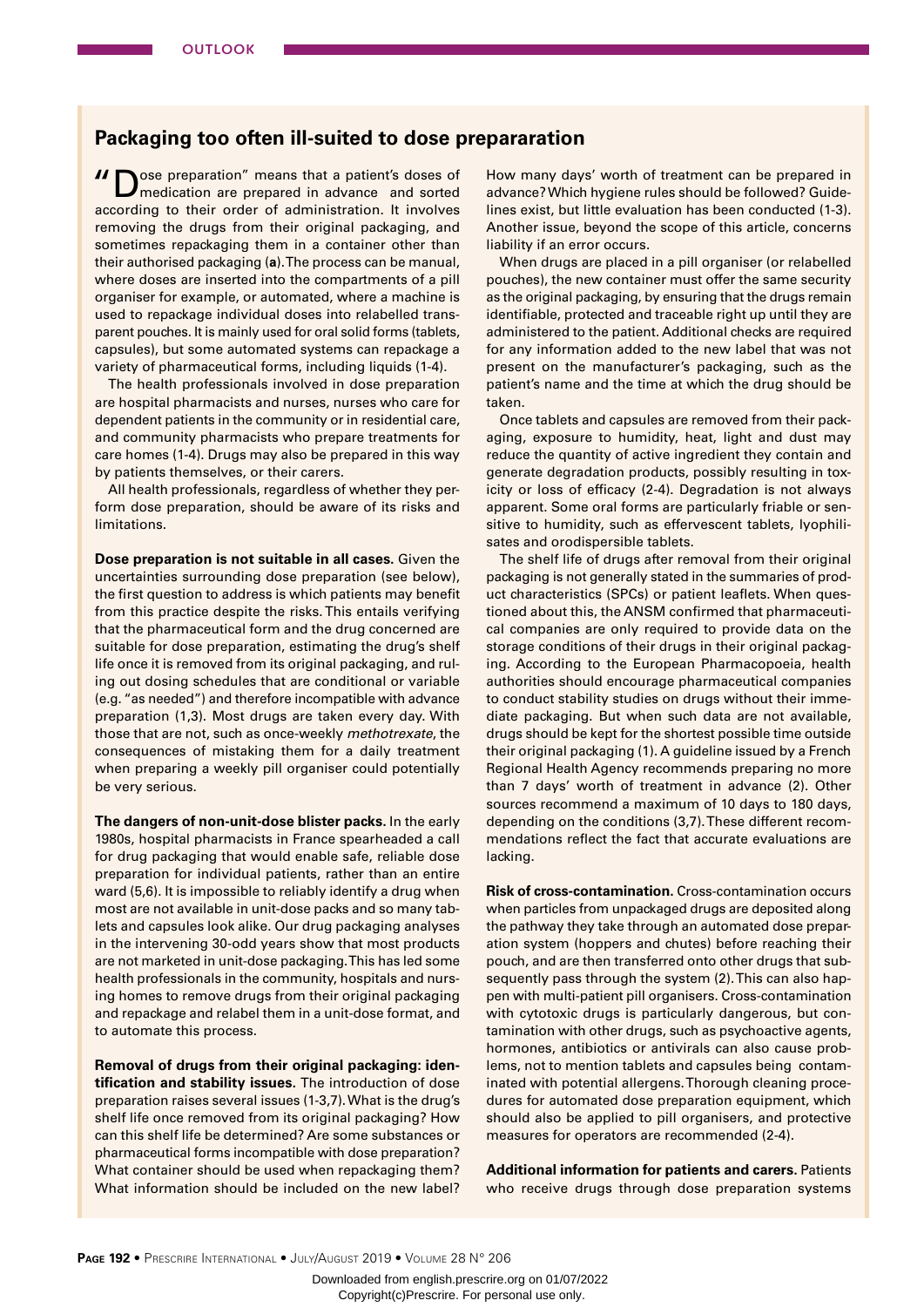require additional information, such as how to use their pill organiser or explanations about the information on relabelled drugs. A general drawback of repackaging is that the drug becomes separated from the patient leaflet, which means that the information it contains is no longer available at the time and place it is most needed. It is advisable to make sure that such patients or their carers have the information they require (8).

#### ©Prescrire

*a- Both removing a drug from its primary packaging (blister, bottle) and repackaging it in a transparent pouch with a new label constitute off-label use because, unlike reconstitution of an oral or injectable suspension for example, neither procedure is described in the summary of product characteristics or was intended when the drug was authorised. It is sometimes possible to repackage a drug without removing its immediate packaging, for example by placing a detached portion of a blister pack in a bag.*

## Unsuitably packaged paediatric drugs

Children continue to be endangered by the practice of failing to adapt a product's formulation and packaging for paediatric use when a product initially intended for adults is subsequently authorised in children.

The indications for *sevelamer* powder for oral suspension (Renvela°) have been extended to include the treatment of children aged 6 years and older, requiring doses of 0.8 g or 1.6 g and the ability to adjust the dose by increments of 0.4 g or 0.8 g respectively, which the SPC states should be measured with a 1-ml measuring scoop or measuring spoon. But in France, as of early 2019, no dosing device is provided with the 2.4 g sachets, the 0.8 g and 1.6 g dose strengths are not available, and a 0.4 g dose strength has not been authorised in the European Union.

Vimpat° syrup (*lacosamide* 10 mg/ml) used to be authorised for use in adults and children weighing more than 50 kg, and the box contained a 30-ml measuring cup. When its indications were extended to include children weighing less than 50 kg, a 10-ml oral delivery syringe was added. As of 2019, the "adult" pack of Vimpat° syrup therefore also serves as the "child" pack, by including two different dosing devices, which could cause confusion. As both devices are graduated in millilitres, users must systematically calculate how many millilitres of syrup to measure in order to administer the number of milligrams prescribed, with a risk of ten-fold dosing errors. Most dosing devices examined by *Prescrire* in 2018 were graduated in millilitres, such as those provided with Celsentri° (*maraviroc*), Kaletra° (*lopinavir* + *ritonavir*) and Tamiflu° (*oseltamivir*).

It would be more prudent to provide a 50 mg dose strength of *hydroxycarbamide* (Siklos°) for children with sickle-cell disease than a 100 mg divisible tablet. This would avoid the risk of cutaneous cyto**1-** Council of Europe-EDQM "Automated dose dispensing (AAD). Guideline on best practice for the AAD process, and care and safety of patients" 2018: 40 pages.

**2-** ARS Provence-Alpes-Côte d'Azur "Guide pour la préparation des doses à administrer (PDA) en Ehpad et autres établissements médico-sociaux' 2017: 15 pages.

**3-** Lagrange F "Recommandations de bonnes pratiques en pharmacie automatisée: préparation des doses à administrer des formes orales sèches" *Le Pharmacien hospitalier et clinicien* 2015; (50): 448-455.

**4-** Pharma Système Qualité "État des lieux de la PDA: valeur ajoutée de la certification ISO 9001 QMS pharma" 1 May 2017: 44 pages.

**5-** Schmitt E "La présentation unitaire des médicaments destinés aux établissements hospitaliers. Cahier des charges, aspects techniques, septembre 1984" *Le Pharmacien hospitalier* 1984; (79): 5 pages.

**6-** "Circulaire n° 666 du 30 janvier 1986 relative à la mise en application des pratiques de bonne dispensation des médicaments en milieu hospitalier" 30 January 1986: 8 pages.

**7-** FDA "Expiration dating of unit-dose repackaged solid oral form drug products: compliance policy guide" August 2017: 7 pages.

**8-** Prescrire Rédaction "Savoir où trouver une notice sur internet et identifier la dernière version". www.prescrire.org, updated 2019.

toxicity and contamination of the environment with debris generated when splitting the tablets. It would also be safer if the labelling made it easier to distinguish between the 100 mg and 1000 mg dose strengths of *hydroxycarbamide*.

The indication for Étiléfrine Serb° (*etilefrine*) in France has been changed from orthostatic hypotension in adults to priapism, which also occurs in children with sickle-cell disease. Its packaging, however, has not changed: the dose strength is inappropriate for children (half of the contents of an ampoule must be withdrawn); no equipment for preparation or injection is supplied; and the patient leaflet contains too little information about self-injection.

As in previous years, several drugs of varying toxicity, mainly oral liquid preparations, were supplied in bulk bottles without a child-proof cap in 2018: Théralène° (*alimemazine*), Mucoplexil° (*carbocisteine*), *fluconazole* products (e.g. Fluconazole Biogaran°), *fluoxetine* products (including Prozac°), Panfurex° (*nifuroxazide*), Efferalgan° orodispersible tablets and Dolko° (*paracetamol*), and A 313° (*vitamin A*). Yet packaging solutions are available to prevent children from tasting or swallowing drugs without their carers' knowledge: bottles of Noyada° (*captopril*), Vimpat° (*lacosamide*) and Triflucan° (*fluconazole*), for example, are equipped with a child-proof cap; Orobupré° (*buprenorphine*) blister packs are covered with a child-proof film; and boxes can incorporate a safety catch, such as the one used for Galafold° (*migalastat*).

## Handling oral antineoplastics in the home: the dangers should be taken more seriously

A new programme is due to be introduced in France in 2019, whereby community pharmacists will receive payments from the national health insurance system